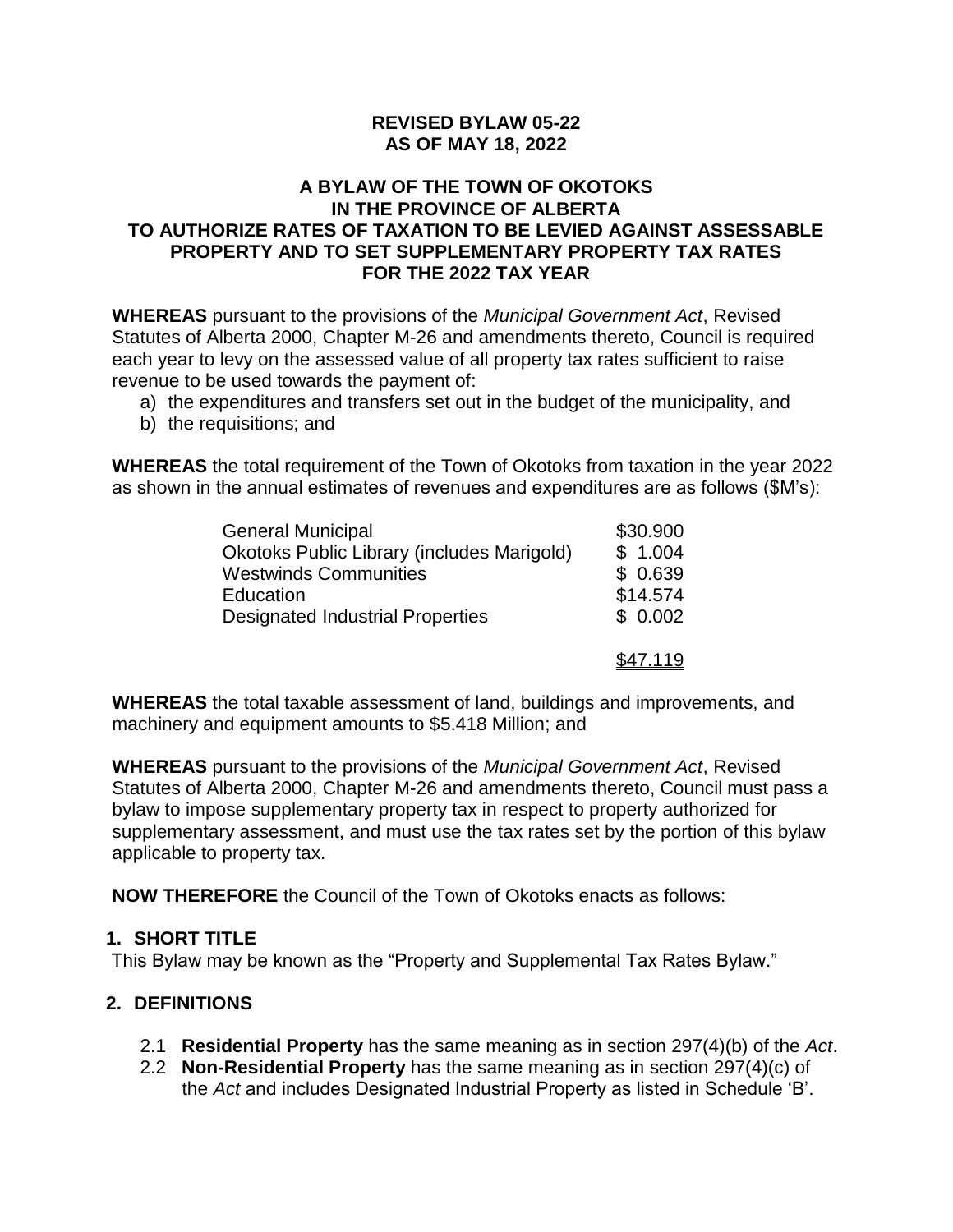#### **3. EXEMPT PROPERTIES**

3.1 The Chief Administrative Officer is hereby authorized to prepare the tax notices as required under Section 333 of the *Act* using the property tax rates established under this Bylaw, excepting those properties, listed in Schedule 'A' of this bylaw, annexed to the Town of Okotoks from Foothills County, which are still subject to the provisions of the following Orders in Council:

> Order in Council 519/2003 Order in Council 199/2017

# **4. PROPERTY TAX RATES**

4.1 The Chief Administrative Officer is hereby authorized to prepare the tax notices as required under Section 333 of the *Act* for property and supplementary tax notices using the property tax rates established under this Bylaw (\$M's):

|                                          | Taxable    |                      |                 |  |
|------------------------------------------|------------|----------------------|-----------------|--|
|                                          | Tax Amount | Assessment           | <b>Tax Rate</b> |  |
| <u>Municipal</u>                         |            |                      |                 |  |
| Residential/Farmland                     | \$24.994   | \$4.681              | 0.005339        |  |
| Non-Residential                          | \$5.906    | \$737                | 0.008009        |  |
| Machinery & Equipment                    | \$0.000    | \$<br>$\Omega$       | 0.008009        |  |
| Sub-Total                                | \$30.900   |                      |                 |  |
| <b>Okotoks Library</b>                   |            |                      |                 |  |
| Residential/Farmland                     | \$0.867    | \$4.681              | 0.000185        |  |
| Non-Residential                          | \$0.137    | \$737                | 0.000185        |  |
| Machinery & Equipment                    | \$0.000    | \$<br>$\Omega$       | 0.000185        |  |
| Sub-Total                                | \$1.004    |                      |                 |  |
| <b>Westwinds Communities</b>             |            |                      |                 |  |
| Residential/Farmland                     | \$0.552    | \$4.681              | 0.000118        |  |
| Non-Residential                          | \$0.087    | \$737                | 0.000118        |  |
| Machinery & Equipment                    | \$0.000    | \$<br>$\Omega$       | 0.000118        |  |
| Sub-Total                                | \$0.639    |                      |                 |  |
| <b>Education</b>                         |            |                      |                 |  |
| Residential/Farmland                     | \$11.832   | \$4.681              | 0.002529        |  |
| Non-Residential                          | \$2.742    | \$737                | 0.003720        |  |
| Machinery & Equipment                    | \$0.000    | \$<br>$\overline{0}$ | 0.003720        |  |
| Sub-Total                                | \$14.574   |                      |                 |  |
| <b>Designated Industrial Property</b>    |            |                      |                 |  |
| Designated Industrial Properties \$0.002 |            | \$<br>32             | 0.0000766       |  |
| <b>TOTAL TAX AMOUNT</b>                  | \$47.119   |                      |                 |  |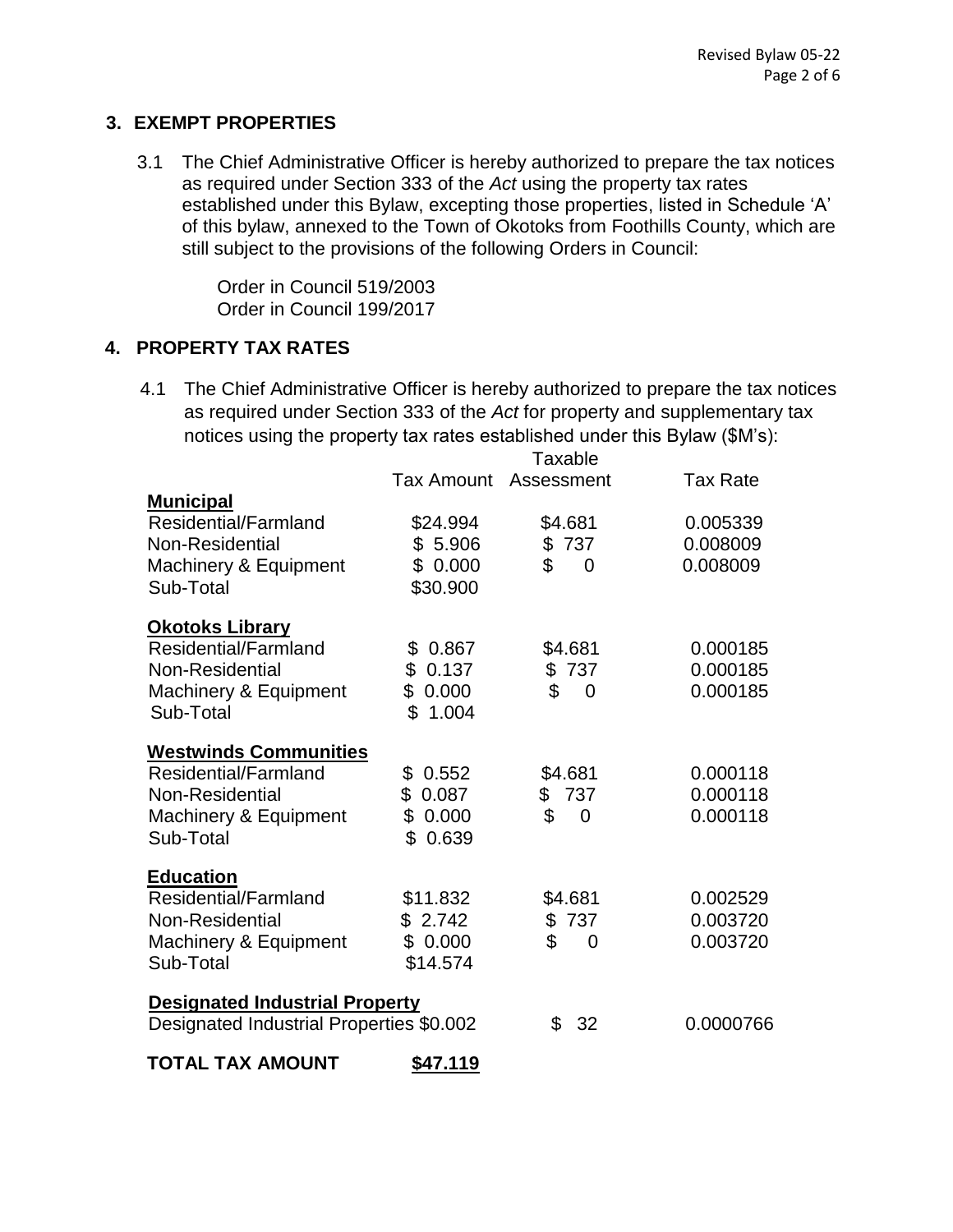# **5. SEVERABILITY**

4.1 It is the intention of Council that each separate provision of this Bylaw shall be deemed independent of all other provisions herein and it is the further intention of Council that if any provision of this Bylaw is declared invalid, all other provisions hereof shall remain valid and enforceable.

This Bylaw shall come into full force and effect upon the date of third and final reading.

Bylaw 05-22 received third and final reading May 9, 2022

ORIGINAL SIGNED BY MAYOR AND CHIEF ADMINISTRATIVE OFFICER

Revised Bylaw 05-22 signed this 18th day of May 2022 by the Chief Administrative Officer as authorized by Bylaw 21-17.

> - Original Signed -Chief Administrative Officer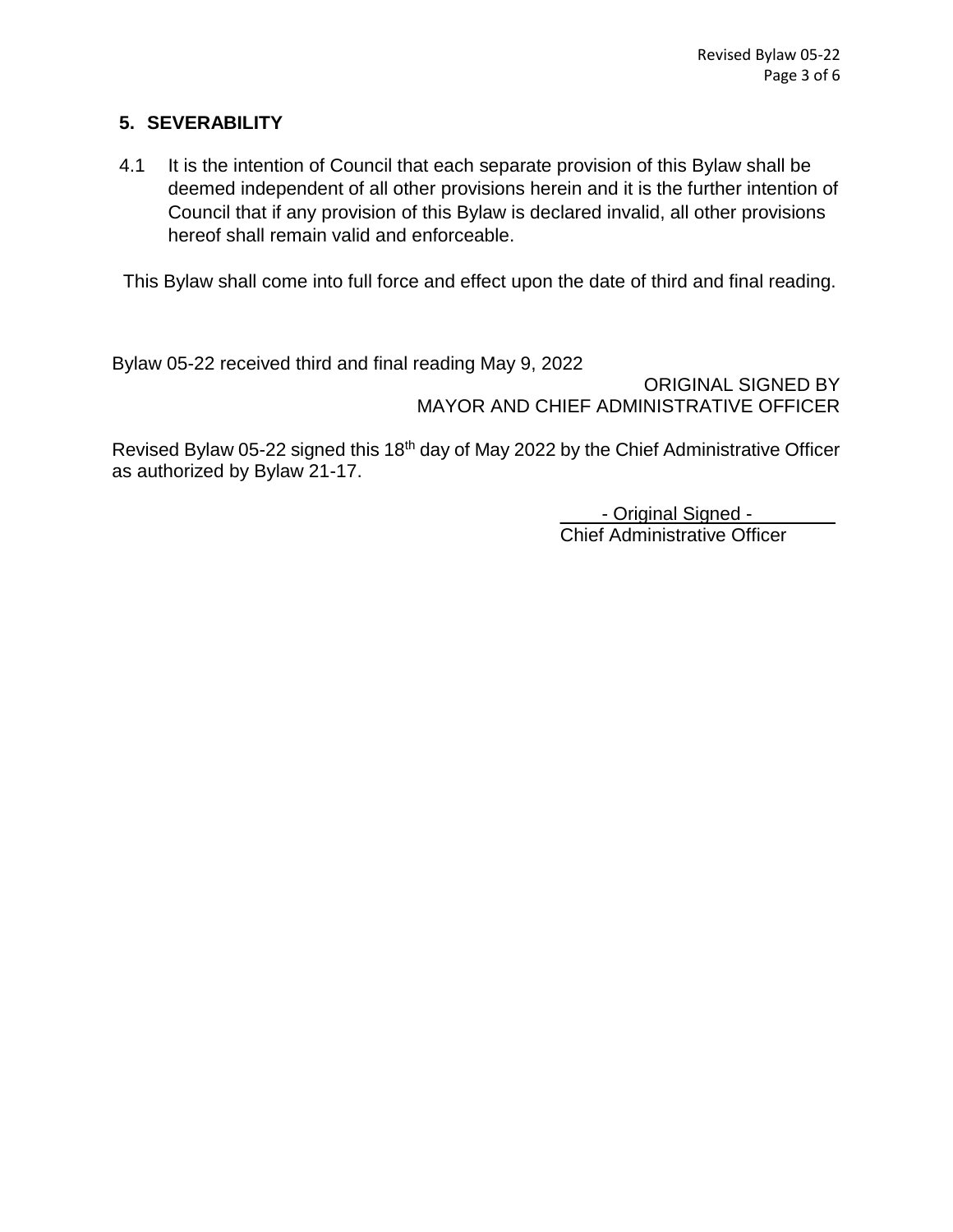# **Schedule 'A' Orders in Council**

| <b>Order in Council</b><br>519/2003 |                |         |              |
|-------------------------------------|----------------|---------|--------------|
| Lot                                 | <b>Block</b>   | Plan    | <b>Title</b> |
|                                     | 6              | 8610537 | 111239045    |
| 1                                   | 3              | 9310877 | 131297199    |
| $\overline{2}$                      | 3              | 9310877 | 001053966    |
| <b>Order in Council</b><br>199/2017 |                |         |              |
| Lot                                 | <b>Block</b>   | Plan    | <b>Title</b> |
|                                     | 1              | 612027  | 101107702    |
| 1                                   | 1              | 0512715 | 101107702    |
| 1                                   | 1              | 413996  | 141126197    |
| 1                                   | 1              | 212333  | 141213098    |
| в                                   |                | 5996HS  | 119003954    |
|                                     | 1              | 9611682 | 101107210    |
| 1                                   |                | 9311281 | 161122241    |
| 1                                   | $\overline{2}$ | 212690  | 131113266    |
| 1                                   |                | 9110779 | 71089886     |
| 4                                   |                | 9610171 | 91101166     |
| 1                                   | 1              | 113119  | 71000875     |
| 1                                   | 3              | 414591  | 41484221     |
| 2                                   | 4              | 610434  | 131114936    |
|                                     | 3              | 8284HU  | 961017378    |
| $\overline{2}$                      | 1              | 113119  | 17061036     |
| 3                                   | 4              | 610434  | 131114936001 |
|                                     | 1              | 9611159 | 121229368    |
| 1                                   | $\overline{2}$ | 0513271 | 1010683825   |
| 3                                   |                | 9311092 | 031082930    |
| 1                                   |                | 9110688 | 991059709    |
| 1                                   | 1              | 0715934 | 171186092    |
| $\overline{2}$                      |                | 9412152 | 051339288    |
| 3                                   | 4              | 0111470 | 171039002    |
| 1                                   | 7              | 1210064 | 131090474    |
| 5                                   |                | 0012195 | 0111490241   |
| 4                                   |                | 0111470 | 121035652    |
|                                     | 5              | 0012195 | 111026244    |
| 1                                   | 4              | 0111470 | 11292370     |
| $\overline{2}$                      | 4              | 0111470 | 0111490241   |
| 4                                   | 4              | 0111470 | 121035652    |
|                                     | 6              | 0715047 | 071544528    |
| $\overline{2}$                      | 1              | 0715934 | 141032544    |
| 1                                   |                | 9311172 | 991195790    |
|                                     | 3              | 8911194 | 081332291    |
|                                     | 1              | 8911194 | 111033031    |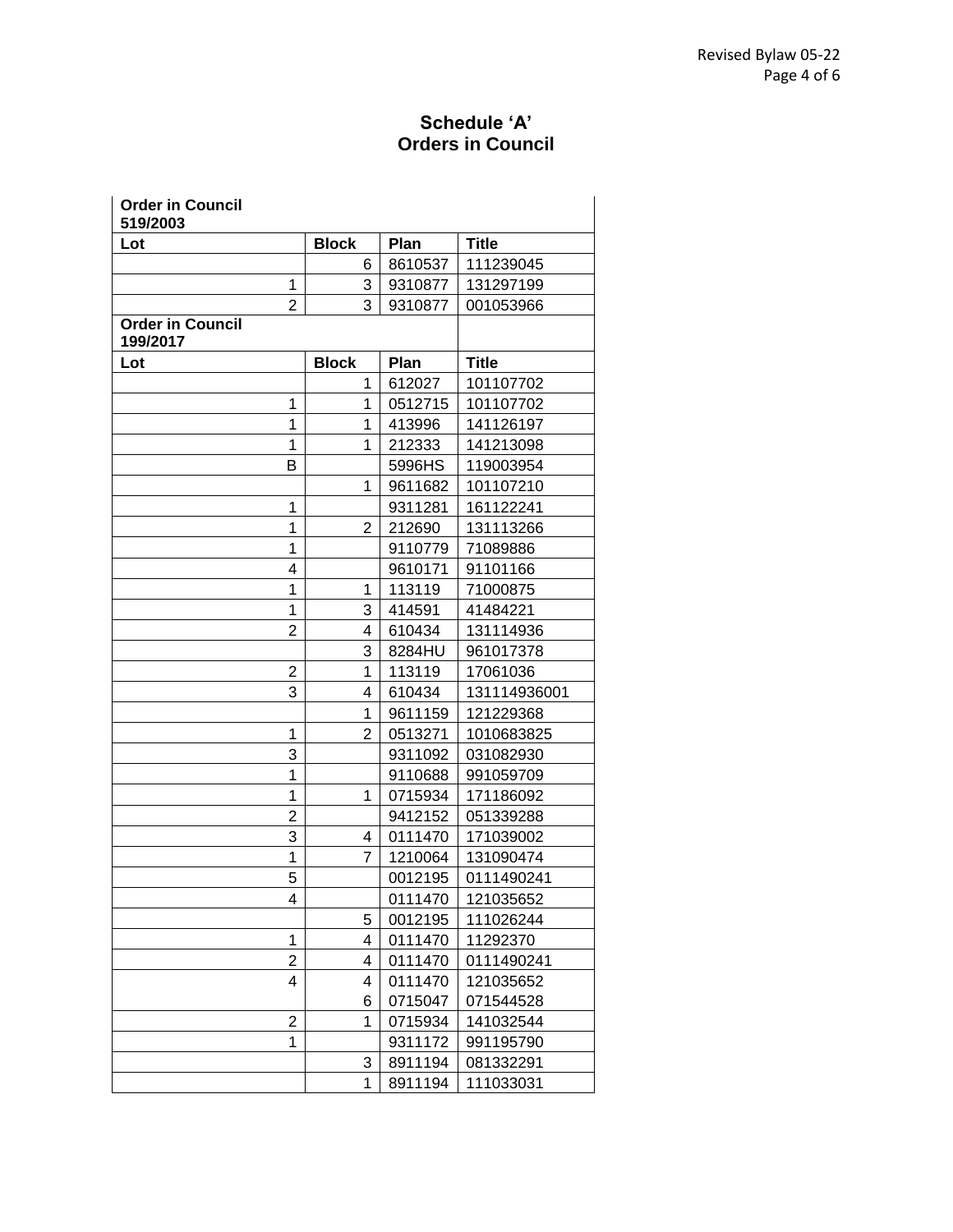#### **Schedule 'A' Orders in Council**

| 1                   |              | 1              | 0310185 | 141185692    |
|---------------------|--------------|----------------|---------|--------------|
| $\overline{2}$      |              | 1              | 1411939 | 151265702    |
| Otr/Sec/Twp/Rge/Mer | <b>Block</b> |                | Plan    | <b>Title</b> |
| SE2-21-29-4         |              | $\overline{2}$ |         | 101107702    |
| SW2-21-29-4         |              |                |         | 10110702209  |
| SE 3-21-29-4        |              |                |         | 101107702    |
| SW 3-21-29-4        |              |                |         | 101107702209 |
| NW 3-21-29-4        |              |                |         | 101068382    |
| NE-3-21-29-4        |              |                |         | 31156748     |
| NE 4-21-29-4        |              |                |         | 101068382    |
| NW 15-20-29-4       |              |                |         | 971081496    |
| NE 15-20-29-4       |              |                |         | 991154028    |
| NW 16-20-29-4       |              |                |         | 091380400    |
| NE 16-20-29-4       |              |                |         | 151210428    |
| NW 17-20-29-4       |              |                |         | 031082928    |
| NW 17-20-29-4       |              |                |         | 121224357    |
| NE 17-20-29-4       |              |                |         | 071509950    |
| SE 4-21-29-4        |              |                |         | 141183850    |
| NE 17-20-29-4       |              |                |         | 781037889    |
| NE 17-20-29-4       |              |                |         | 121004598    |
| NE 19-20-29-4       |              |                |         | 781037889    |
| SW 20-20-29-4       |              |                |         | 181029542    |
| NW 20-20-29-4       |              |                |         | 131096689    |
| NW 20-20-29-4       |              |                |         | 071411105    |
| NW 22-20-29-4       |              |                |         | 161070823    |
| NE 22-20-29-4       |              |                |         | 901289527    |
| NE 22-20-29-4       |              |                |         | 091230241    |
| NE 22-20-29-4       | <b>OT</b>    |                | 8911194 | 891165947    |
| SE 24-20-20-1-5     |              |                |         | 92104346001  |
| SW 24-20-1-5        |              |                |         | 141185692    |
| SW 24-20-1-5        |              |                |         | 011287796    |